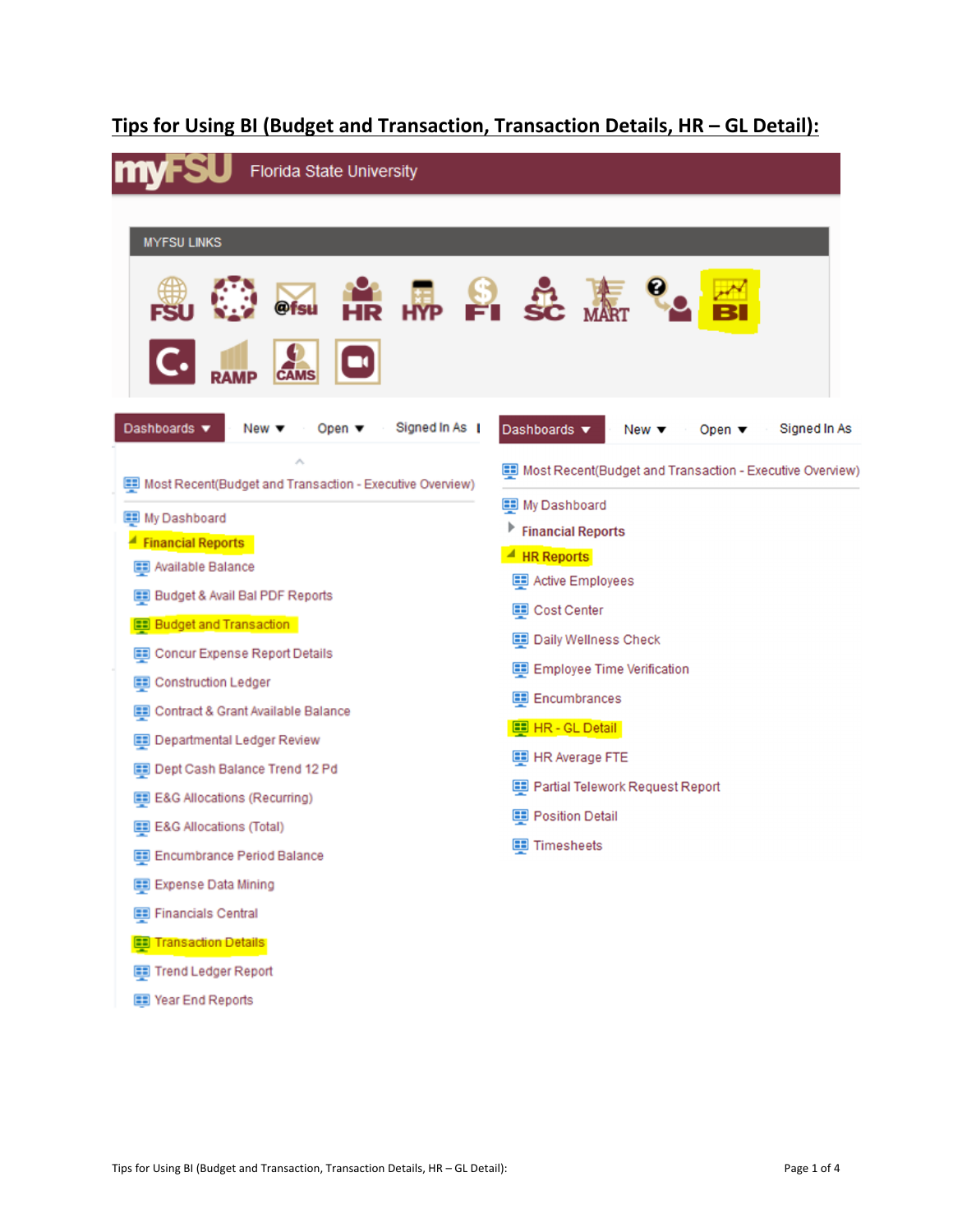## Dashboards > Financial Reports > **Budget and Transaction**

- Used for seeing a comprehensive list of projects in which you are the lead PI/Co-PI in your department, or searching another department ID where you are Co‐PI and viewing your project.
- When selecting Department ID:
	- o **Use the More/Search button** in the Department drop down field to enter the six‐digit number or type the name (switch to "contains" to search by name).

| <b>Department</b>                                      |   | <b>Select Values</b>                                                |                              |                 |
|--------------------------------------------------------|---|---------------------------------------------------------------------|------------------------------|-----------------|
| -Select Value-                                         |   | Available                                                           | ्                            | <b>Selected</b> |
| 001000 - President's Office                            | Α | Name Starts<br>▼<br>Match Case<br><b>Search</b>                     |                              |                 |
| 001001 - President's Office Overhead                   |   | 001000 - President's Office<br>001001 - President's Office Overhead |                              |                 |
| 001002 - President's Office Vending                    |   | 001002 - President's Office Vending                                 | $\left\langle \right\rangle$ |                 |
| 001003 - President's Teaching Awards                   |   | <b>Available</b>                                                    |                              | Q               |
| 001004 - President's Faculty Awards                    |   | Name Contains<br>▼                                                  |                              |                 |
| 001005 - President's Investment Earning<br>More/Search | v | Match Case<br><b>Search</b>                                         |                              |                 |
|                                                        |   |                                                                     |                              |                 |

- $\circ$  \*This list is not comprehensive, please ask for assistance if you cannot locate your project.
- 162000 FL Public Affairs Ctr
- 162001 ‐ FL Public Affairs Ctr Auxil
- 163000 Pepper Inst on Aging & Pub Pol
- 163003 Pepper Auxiliary General
- 163900 Pepper Inst Aging FSUF
- 164000 Economics
- 164900 Economics FSUF
- 164901 Economics BRIM FSUF
- 164902 Economics QUINN FSUF
- 164903 Hilton Cntr in Economics FSUF
- 164904 App Master in Economics FSUF
- 165000 Claude Pepper Center
- 166000 Geography
- 166900 Geography FSUF
- 167000 Urban & Regional Planning
- 167001 Urban & Regional Plan Auxil
- 167900 Urban & Regional Planning FSUF
- 168000 ‐ Political Science
- 168900 ‐ Political Science FSUF
- 170000 ‐ Public Administration
- 170001 FL Center for Public Managment
- 170900 Public Administration FSUF
- 171900 DeVoe Moore Center FSUF
- 172000 Sociology
- 174000 Demography & Population Health
- 174001 Demog & Population Health Aux
- 215000 Civil & Environmental Engineer
- 089009 ‐ Psychology Sponsored Projects
- 069000 Earth, Ocean & Atmospheric Sci
- Click on the Hyperlink to view a snapshot of your project. (Allow-pop ups).

**Sponsored Research Summary** Mullet Time run: 3/18/2022 5:14:31 PM

| <b>BERREER</b>                  |         |
|---------------------------------|---------|
| Project $\blacktriangle$        | PI Name |
| 025597 - FCPM Operating Account |         |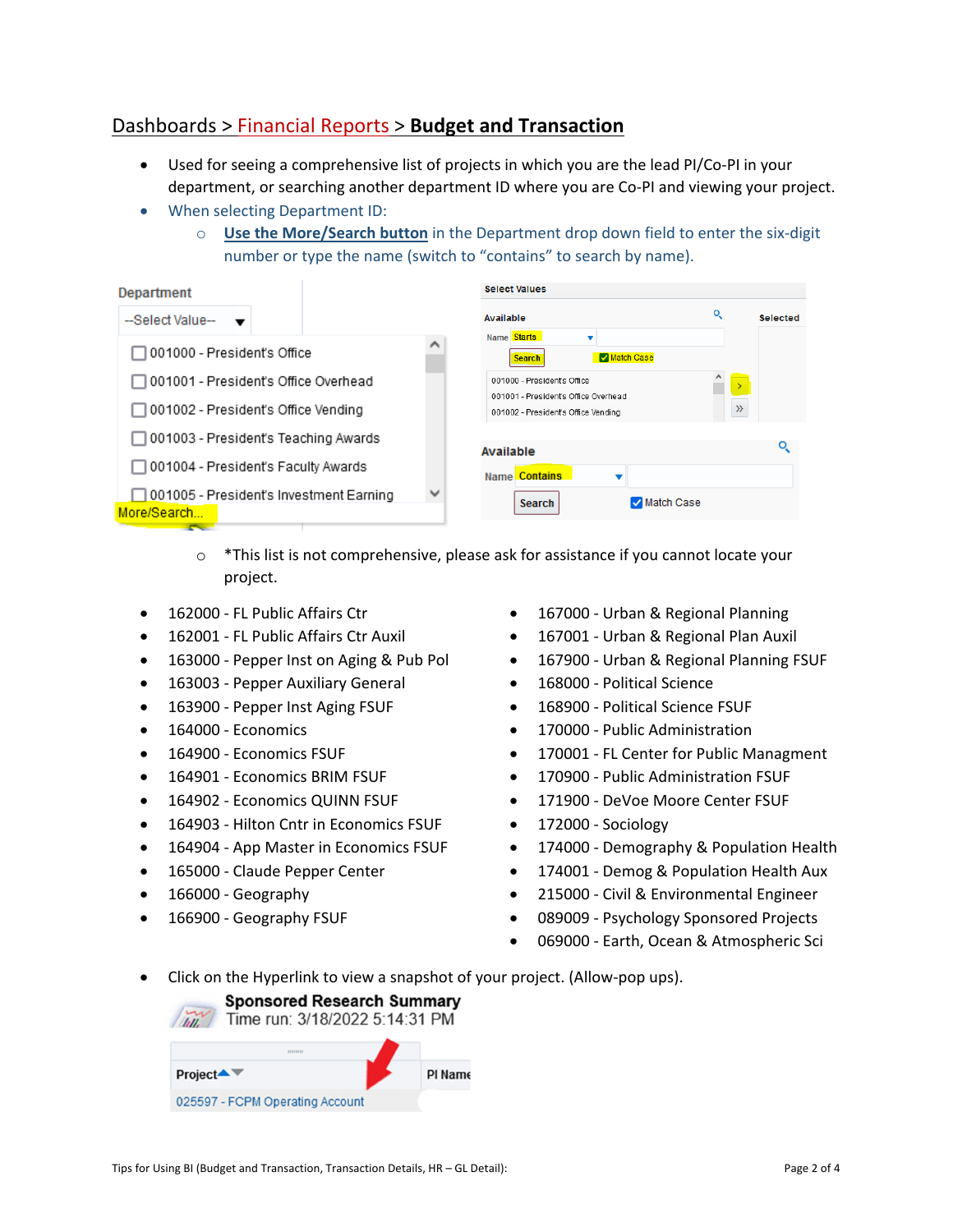- Here you can see **active employees** on your project, **start and end dates**, **current balance** and **encumbrances**, and a **monthly trend** (near bottom of page).
- Change the view to "Accounting Period (Salary Detail)" to view expenses per month.

|                               |            | <b>Business Intelligence</b> |                                                                                 |                                                                                                                                                 |      |
|-------------------------------|------------|------------------------------|---------------------------------------------------------------------------------|-------------------------------------------------------------------------------------------------------------------------------------------------|------|
| <b>Budget and Transaction</b> |            |                              |                                                                                 |                                                                                                                                                 |      |
| <b>Executive Overview</b>     | E&G Detail |                              | Aux/Designated Detail C&G/FSURF/SRAD/PI Support Detail                          |                                                                                                                                                 |      |
|                               |            |                              |                                                                                 |                                                                                                                                                 |      |
|                               |            | $\tilde{u}$                  | <b>Sponsored Project Expense Trend Report</b><br>Time run: 3/18/2022 5:17:29 PM |                                                                                                                                                 |      |
|                               |            | Select a View: Account       |                                                                                 |                                                                                                                                                 |      |
|                               |            | --------                     | Account                                                                         |                                                                                                                                                 |      |
|                               |            | <b>Account</b>               | <b>Fiscal Year</b>                                                              |                                                                                                                                                 | Acc  |
|                               |            | 710000 - Salary              | <b>Accounting Period</b>                                                        | 10,635.59                                                                                                                                       | 7100 |
|                               |            | <b>ZOOOOO ODC</b>            |                                                                                 | <b>Sponsored Project Lookup</b><br><b>Refresh - Print - Export</b><br>Accounting Period (Salary Detail)<br><b>64.000.070.70 - 64.000.070.70</b> | 7001 |

● Write down your project numbers to enter in the Transaction Details & HR-GL Detail screens.

### Dashboards > Financial Reports > **Transaction Details**

- Used to see individual level data for transactions such as "salary categories," travel, subcontracts, subawards, purchase orders, etc.
- Downloadable for the current month, for the duration of the project, specific periods, etc.
- When selecting Fiscal Year and Accounting Period:
	- $\circ$  FY 2021 Period 12 = June 2021
	- $\circ$  FY 2022 Period 1 = July 2021
	- $\circ$  FY 2022 Period 6 = December 2021
	- $\circ$  FY 2022 Period 12 = June 2022, etc.
	- o You can select as many periods as you would like, however **do not use the (All Column Values Button).** Doing so will pull up months labeled 0 and 999. This data will not be beneficial to you.
- *Always enter a Department ID and your project ID before searching.* 
	- o Reference searching instructions above.
- *Failing to do so will result in long query times and an overabundance of data.*
- Can be exported to CSV and sorted. **Scroll to the bottom** of the query to find the Export Button.